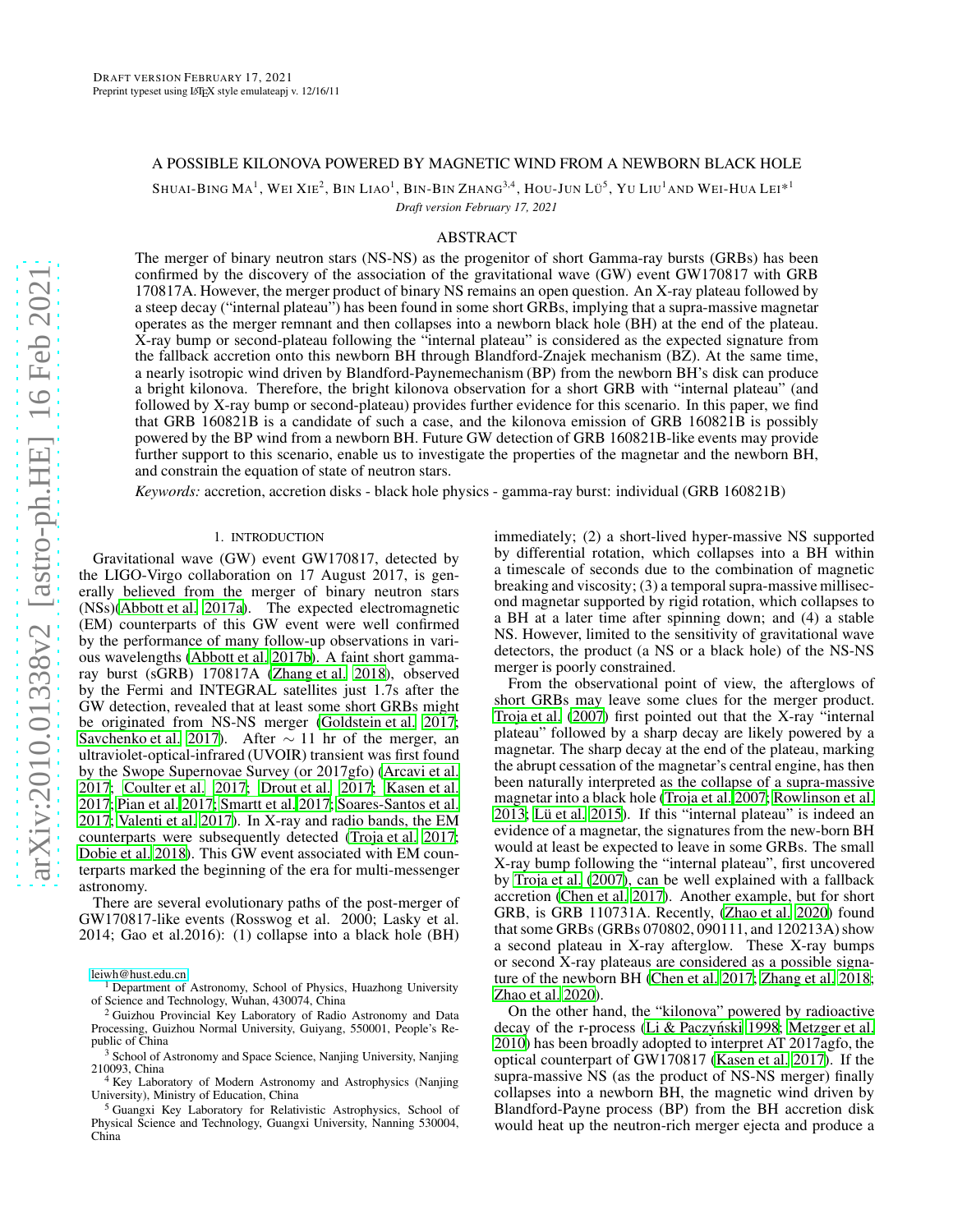more bright kilonova. Therefore, besides the X-ray bump or second X-ray plateau, a bright kilonova powered by BP driven wind is also expected in this scenario, and thus provide a new signature of the new-born BH.

In this paper, we find that a nearby short GRB 160821B is a possible candidate showing these two kinds of features. The "internal plateau" found in X-ray afterglow implies a supramassive magnetar operating after the merger of double NSs [\(Lü et al. 2017;](#page-5-23) [Kisaka et al. 2017](#page-5-24)). The second X-ray plateau following the "internal plateau" in GRB 160821B can be well interpreted with a fallback BH, indicating that a newborn BH is likely active [\(Kisaka et al. 2017;](#page-5-24) [Zhang et al. 2018\)](#page-5-20). The optical/nIR observations show a clear evolution toward red colors, which has been considered as a well-sampled kilonova [\(Troja et al. 2019a;](#page-5-25) [Lamb et al. 2019;](#page-5-26) [Yuan et al. 2020\)](#page-5-27). We find that the kilonova in GRB 160821B is too bright to be powered by r-process alone, but is more consistent with a kilonova powered by the magnetic wind from the newborn BH. These results suggest that a newborn BH from the collapse of a supra-massive magnetar may indeed come into play, leading to a candidate kilonova powered by the magnetic wind from this newborn BH. Therefore, the observations of GRB afterglow as well as kilonova may contain clues of the merger product of NS-NS binaries.

The paper is organized as follows: In Section 2, we describe the spin-down of a supra-massive magnetar and the fallback accretion of BH central engine. We also study the effects of energy injection from BH on GRB afterglow and kilonova, respectively. In Section 3, we apply our model to explain the multi-band afterglow of GRB 160821B and its accompanied kilonova. Finally, we briefly summarize our results and discuss the implications in Section 4.

# 2. THE MODEL

The associations of GW170817 with GRB 170817A indicates that a fraction of short GRBs might have a NS-NS merger origin. If the merger product of NS-NS binaries is a supra-massive magnetar supported by centrifugal force, it may collapse to a newborn BH when it spins down. The "internal plateaus" observed in some short GRBs are believed to be powered by a magnetar central engine. The sharp decay followed the "internal plateau" marks the birth of a BH from the collapse of magnetar.

The fallback accretion onto the newborn BH would leave some imprints on GRB afterglow and kilonova. The jet power produced by Blandford-Znajek mechanism (BZ) will be continuously injected into the external shock during the fallback accretion stage, resulting in flattening in the light curves of afterglow. As discussed in Ma et al. (2018), a near-isotropic wind driven by the BP mechanism can heat up and push the merger ejecta, leading to a more bright kilonova. The sketch of BZ powered jet and BP driven kilonova are illustrated in Figure 1.

## 2.1. *Spin down of a supra-massive magnetar*

The supra-massive millisecond magnetar, as the product of NS-NS merger, would spin down due to its rotation energy loss through both magnetic dipole radiation and gravitational wave (GW) radiation [\(Zhang & Mészáros 2001](#page-5-28)). The spindown rate can be expressed as

<span id="page-1-0"></span>
$$
\dot{E} = I\Omega \dot{\Omega} = -\frac{B_p^2 R^6 \Omega^4}{6c^3} - \frac{32GI^2 \epsilon^2 \Omega^6}{5c^5},
$$
 (1)



Figure 1. Illustration of the BZ and BP mechanisms. The energy extraction from the BH via BZ mechanism can affect GRB afterglow. Simultaneously, a magnetic wind is driven from the fallback accretion disk by the BP mechanism. A fraction of the BP energy is dissipated into the merger ejecta, which would produce a bright kilonova around days. The coexistence of a BZ jet and a BP wind may develop a structured jet as expected in GRB 170817A [\(Mooley et al. 2018](#page-5-29); [Troja et al. 2019b\)](#page-5-30).

where *I* is the moment of inertia,  $\Omega = 2\pi/P$  is the angular frequency and  $\dot{\Omega}$  is the time derivative,  $B_p$  is the surface magnetic field strength at the poles, *R* is the radius of the magnetar and  $\epsilon$  is the ellipticity of the magnetar.

Considering that the spin-down of magnetars through magnetic dipole radiation and GW radiation, by using Eq.[\(1\)](#page-1-0) one can define two characteristic spin-down time scales

$$
t_{\rm md} = \frac{3c^3I}{B_p^2R^6\Omega_0^2} \simeq 2.0 \times 10^3 \text{ s } (I_{45}B_{p,15}^{-2}P_{0,-3}^2R_6^{-6}), \qquad (2)
$$

$$
t_{\rm GW} = \frac{5c^5}{128GI\epsilon^2\Omega_0^4} \simeq 9.1 \times 10^3 \text{ s } (I_{45}^{-1}P_{0,-3}^4\epsilon_{-3}^{-2}),\tag{3}
$$

where  $\Omega_0$  and  $P_0$  are the initial angular velocity and period of the magnetar, respectively. The overall spin-down time scale of the magnetar can be defined as

$$
t_{\rm sd} = \min(t_{\rm md}, t_{\rm GW}),\tag{4}
$$

Since the ellipticity of magnetar is unknown, we consider only the energy loss due to dipole radiation in this work. As a result, the supra-massive magnetar can produce an "internal plateau" in the X-ray afterglow of GRB. The characteristic spin-down luminosity due to dipole radiation is  $L_{\text{md}} =$  $1.0 \times 10^{49}$  erg s<sup>-1</sup>( $B_{p,15}^2 P_{0,-3}^{-4} R_6^6$ ). The isotropically equivalent luminosity of the "internal plateau"  $(L_X)$  is interpreted with the spin-down luminosity  $L_{\text{md}}$  as

<span id="page-1-1"></span>
$$
L_{\rm X} \simeq L_{\rm md}.\tag{5}
$$

The evolution of magnetar spin period due to dipole radiation is given by

$$
P(t) = P_0 \left( 1 + \frac{t}{t_{\text{md}}} \right)^{1/2}.
$$
 (6)

The supra-massive magnetar collapses to a BH when its spin period *P* becomes large enough that  $M_{\text{max}}(P) = M_p$ , resulting a sharp drop at the end of "internal plateau".  $M_p$  is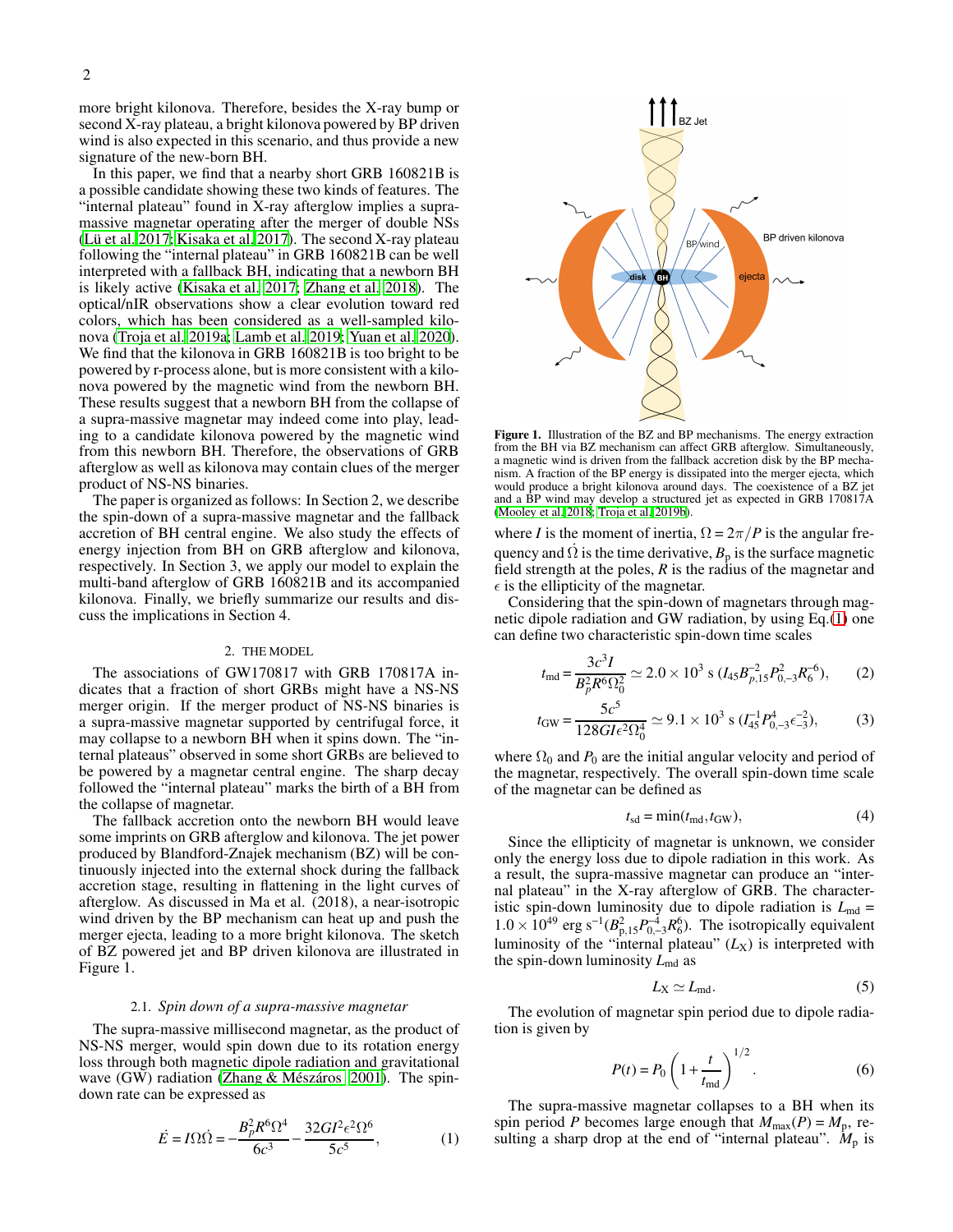the mass of the protomagnetar. The maximum gravitational mass  $(M_{\text{max}})$  of a supra-massive magnetar can be writen as a function of the spin period [\(Lasky et al. 2014\)](#page-5-31),

<span id="page-2-1"></span>
$$
M_{\text{max}} = M_{\text{TOV}} \left( 1 + \hat{\alpha} P^{\hat{\beta}} \right),\tag{7}
$$

where  $M_{\text{TOV}}$  is the maximum mass for a non-rotating NS,  $\hat{\alpha}$ and  $\hat{\beta}$  depend on the equation of state (EOS). Recent studies with short GRB data favor the EoS GM1 ( $M_{\text{TOV}} = 2.37 M_{\odot}$ ),  $R = 12.05$  km,  $I = 3.33 \times 10^{45}$  g cm<sup>-2</sup>,  $\hat{\alpha} = 1.58 \times 10^{-10}$ s<sup>- $\hat{\beta}$ </sup> and  $\hat{\beta}$  = −2.84) [\(Lü et al. 2015](#page-5-17); [Lü et al. 2017\)](#page-5-23). In this paper, we adopt the EOS GM1.

The collapse time  $t_{\text{col}}$  of a supra-massive magnetar is a function of the EOS [\(Sarin et al. 2020](#page-5-32)). As discussed in [Lü et al.](#page-5-17) [\(2015](#page-5-17)), for the "internal plateau" with post-break decay slope  $\alpha \geq 3$ ,  $t_{\text{col}}$  is just defined by the observed break time  $t_{\text{b}}$  as

<span id="page-2-0"></span>
$$
t_{\rm col} = t_{\rm b}/(1+z) \le t_{\rm md} \tag{8}
$$

In such case, we can derive the upper limit for  $P_0$  and  $B_p$  by combing the equations [\(5\)](#page-1-1) and [\(8\)](#page-2-0).

Assuming that the newborn BH inherits the mass and angular momentum from the supra-massive magnetar, one can estimate the initial BH mass as  $M_{\bullet} = M_{p}$  (the mass of the protomagnetar  $M_p$  equals the critical mass  $M_{\text{max}}$  at  $t_{\text{col}}$ ) and initial angular moment as  $J_{\bullet} = 2\pi I/P_0$ .

# 2.2. *Fallback accretion onto the newborn BH*

As the collapse of magnetar, some of the surrounding matter initially blocked by the magnetic barrier would begin to fallback and be accreted by the newborn BH. A relativistic jet can be then launched via the BZ mechanism [\(Blandford & Znajek 1977](#page-5-33)), in which the spin energy of the newborn BH is extracted through the open field lines penetrating the event horizon. For a BH with mass  $M_{\bullet}$  and spin  $a_{\bullet}$  $(\equiv J_{\bullet} c/(GM_{\bullet}^2))$ , the BZ power can be estimated as [\(Lei et al.](#page-5-34) [2013,](#page-5-34) [2017;](#page-5-35) [Liu et al. 2017\)](#page-5-36),

$$
L_{\rm BZ} = 1.7 \times 10^{50} a_{\bullet}^2 m_{\bullet}^2 B_{\bullet, 15}^2 F(a_{\bullet}) \text{ erg s}^{-1},\tag{9}
$$

where  $m_{\bullet} = M_{\bullet}/M_{\odot}$ ,  $F(a_{\bullet}) = [(1+q^2)/q^2][(q+1/q) \arctan q -$ 1], and  $q = a_{\bullet}/(1 + \sqrt{1 - a_{\bullet}^2})$ .  $B_{\bullet,15} = B_{\bullet}/10^{15}$ G, and  $B_{\bullet}$  is the magnetic field strength threading the BH horizon.

As the magnetic field on the BH is supported by the surrounding disk, it is reasonable to assume that the magnetic pressure on the horizon may reach a fraction  $\alpha_m$  of the ram pressure of the innermost parts of an accretion flow, i.e.,

$$
B_{\bullet}^{2}/8\pi = \alpha_{\rm m} P_{\rm ram} \sim \alpha_{\rm m} \dot{M} c / (4\pi r_{\bullet}^{2}).
$$
 (10)

where  $M$  is the disk accretion rate onto BH. We assume that the disk accretion at late time just tracks the fallback accretion rate [\(Dai & Liu 2012;](#page-5-37) [Wu et al. 2013\)](#page-5-38),

$$
\dot{M} = \dot{M}_{\rm p} \left[ \frac{1}{2} \left( \frac{t - t_0}{t_{\rm p} - t_0} \right)^{-1/2} + \frac{1}{2} \left( \frac{t - t_0}{t_{\rm p} - t_0} \right)^{5/3} \right]^{-1}, \quad (11)
$$

where  $t_0$  is the beginning time of the fallback accretion,  $t_p$  is the time corresponding to the peak fallback rate  $\dot{M}_{\rm p}$ .

At the same time, A baryon-rich wide wind/outflow is then centrifugally launched by the BP mechanism [\(Blandford & Payne 1982\)](#page-5-39). In this mechanism, energy and angular momentum are extracted magnetically from the accretion disks by the large-scale field lines threading the disk.

The magnetic wind power can be estimated by [\(Livio et al.](#page-5-40) [1999;](#page-5-40) [Meier 2001\)](#page-5-41)

$$
L_{\rm BP} = (B_{\rm ms}^{\rm p})^2 r_{\rm ms}^4 \Omega_{\rm ms}^2 / 32c \tag{12}
$$

where  $\Omega_{\text{ms}}$  is the Keplerian angular velocity at the marginally stable orbit  $r_{\text{ms}}$ . The expression for  $r_{\text{ms}}$  is given by [\(Bardeen et al. 1972\)](#page-5-42)

$$
r_{\rm ms}/r_{\rm g} = 3 + Z_2 - [(3 - Z_1)(3 + Z_1 + 2Z_2)]^{1/2},\tag{13}
$$

for  $0 \le a_{\bullet} \le 1$ , where  $Z_1 \equiv 1 + (1 - a_{\bullet}^2)^{1/3}[(1 + a_{\bullet})^{1/3} + (1 - a_{\bullet}^2)^{1/3}]$  $a_{\bullet}$ <sup>1/3</sup>],  $Z_2 \equiv (3a_{\bullet}^2 + Z_1^2)^{1/2}$ . The Keplerian angular is given by

$$
\Omega_{\rm ms} = \left(\frac{GM_{\bullet}}{c^3}\right)^{-1} \frac{1}{\chi_{\rm ms}^3 + a_{\bullet}},\tag{14}
$$

where  $\chi_{\text{ms}}$  is defined as  $\chi_{\text{ms}} \equiv \sqrt{r_{\text{ms}}/r_{\text{g}}}$ , and  $r_{\text{g}} \equiv GM_{\bullet}/c^2$ .

Following Blandford & Payne (1982), the disk poloidal magnetic field  $B_{\text{ms}}^{\text{p}}$  at  $r_{\text{ms}}$  can be expressed as

$$
B_{\rm ms}^{\rm p} = B_{\bullet} (r_{\rm ms}/r_{\bullet})^{-5/4}
$$
 (15)

where  $r_{\bullet} = r_{g}(1 + \sqrt{1 - a_{\bullet}^{2}})$  is BH horizon radius.

## 2.3. *External shock with energy injection*

Due to energy injection from the BZ jet during the fallback accretion onto the newborn BH, the blast wave energy continuously increases with time, which may produce a second plateau following the steep decay.

We investigate a jet with isotropic energy  $E_{k,iso}$  and opening angle  $\theta$  propagating into a medium with proton number density *n*. The dynamical evolutions of jet are described in [\(Huang et al. 2000\)](#page-5-43). Here, we consider continuously energy injected into the external shock after the birth of BH. The total kinetic energy of jet could be expressed as  $E_{\text{tot}} = E_0 + E_{\text{inj}}$ , where  $E_{\text{inj}} = \int L_{BZ} dt$  is the injected energy by BZ mechanism. The dynamical equation of the bulk Lorentz factor  $\Gamma$  can be then written as

$$
\frac{d\Gamma}{dm_{sw}} = -\frac{1}{M_0 + 2\Gamma m_{sw}} [\Gamma^2 - 1 - \frac{L_{\rm BZ}}{c^2} \frac{dt}{dm_{sw}}] \tag{16}
$$

where  $m_{sw}$  is the swept-up mass by shock,  $M_0$  is the initial mass of the jet.

The forward shock may be continuously refreshed with the BZ power  $L_{BZ}$ . The electrons are believed to be accelerated at the forward shock front to a power-law distribution  $N(\gamma_e) \propto \gamma_e^{-p}$ . A fraction  $\epsilon_e$  of the shock energy is distributed into electrons, while another fraction  $\epsilon_B$  is in the magnetic field generated behind the shock. Therefore, the emission from the electrons accelerated by the refreshed shock can be shallower or a plateau.

#### 2.4. *Kilonova with energy injection*

Numerical simulations show that the merger of neutron star binaries (NS-NS binaries and NS-BH binaries) would lead to the formation of an ejecta with mass up to *M*ej ∼ 0.1*M*<sup>⊙</sup> [\(Hotokezaka et al. 2013;](#page-5-44) [Sekiguchi et al. 2015,](#page-5-45) [2016](#page-5-46); [Dietrich et al. 2017;](#page-5-47) [Shibata et al. 2017,](#page-5-48) [2019\)](#page-5-49). A kilonova would be expected due to the radioactive decay of the rprocess from this neutron-rich ejecta.

In the case of a newborn BH with fallback accretion, the BP driven wind can heat up and push the merger ejecta as an additional energy source [\(Ma et al. 2018\)](#page-5-50).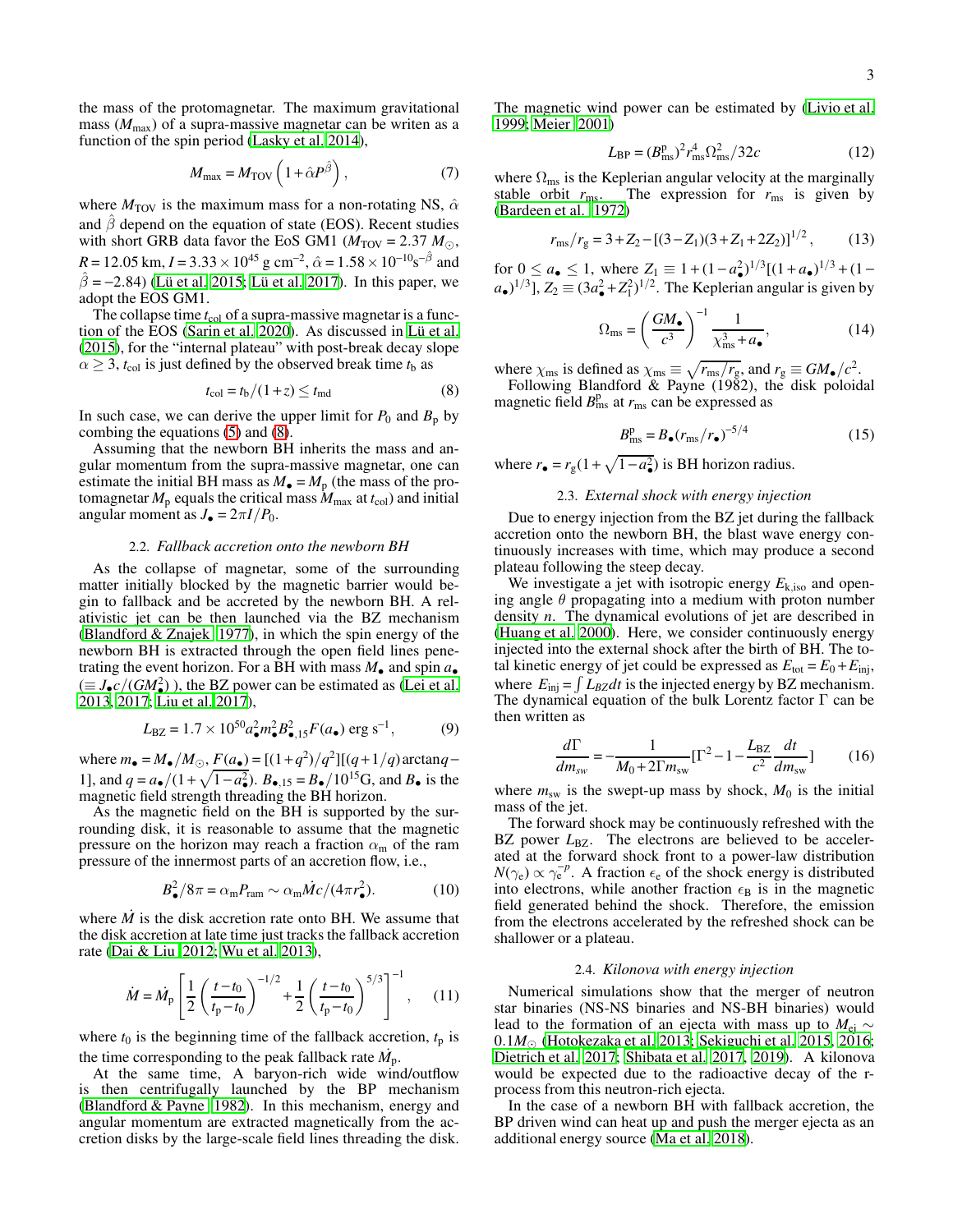The dynamic evolution of the ejecta is then given by

$$
\frac{d\Gamma}{dt} = \frac{L_{\text{inj}} - L_e - \Gamma \mathcal{D}(dE'_{\text{int}}/dt')}{M_{\text{ej}}c^2 + E'_{\text{int}}}. \tag{17}
$$

where  $\mathcal{D} = 1/[\Gamma(1 - \beta)]$  is the Doppler factor, and  $\beta = \sqrt{1 - \Gamma^{-2}}$ . *E*<sub>int</sub> is the internal energy measured in the comoving rest frame.  $L_{\text{inj}} = \xi L'_{\text{BP}} + L'_{\text{ra}}$  denotes the injected power from a BP wind  $\xi L'_{\text{BP}}$  and from an radioactive decay rate  $L'_{\text{ra}}$ . Here we introduce a parameter  $\xi$  to describe the fraction of magnetic wind energy that is used to heat the ejecta. The case with  $\xi = 0$  or  $\alpha_m = 0$  will return to the result of kilonova.

The change of the internal energy of the ejecta is thus written as

$$
\frac{dE'_{\text{int}}}{dt'} = L_{\text{inj}} - L'_{e} - P' \frac{dV'}{dt'}
$$
(18)

The co-moving luminosities are defined as  $L' = L/D^2$ , and

$$
L'_{\rm ra} = 4 \times 10^{49} M_{\rm ej,-2}
$$
  
 
$$
\times \left[ \frac{1}{2} - \frac{1}{\pi} \arctan\left( \frac{t'-t'_0}{t'_\sigma} \right) \right]^{1.3} \text{erg s}^{-1}.
$$
 (19)

with  $t'_0 \sim 1.3$  s and  $t'_\sigma \sim 0.11$  [\(Korobkin et al. 2012](#page-5-51)). For a relativistic gas, the pressure is (1/3) of the internal energy density, i.e.,  $P' = E'_{\text{int}}/(3V')$ .

The co-moving frame bolometric emission luminosity of the heated electrons can be estimated as

$$
L'_{e} = \begin{cases} E'_{\text{int}} c/(\tau R/\Gamma), & t < t_{\tau}, \\ E'_{\text{int}} c/(R/\Gamma), & t \ge t_{\tau}, \end{cases}
$$
 (20)

where  $\tau = \kappa (M_{\rm ej}/V') (R/\Gamma)$  is optical depth and  $\kappa$  is opacity of the ejecta.  $t_{\tau}$  is the time when  $\tau = 1$ .

Assuming a blackbody spectrum for the thermal emission of the merger-nova, the observed flux for a given frequency  $\nu$ could be calculated as

$$
F_{\nu} = \frac{1}{4\pi D_L^2} \frac{8\pi^2 D^2 R^2}{h^3 c^2 \nu} \frac{(h\nu/\mathcal{D})^4}{\exp(h\nu/\mathcal{D}kT'_{\text{eff}}) - 1},\tag{21}
$$

where  $D_L$  is the luminosity distance,  $\frac{v}{\text{eff}}$  =  $(E'_{int}/aV' \max(\tau,1))^{1/4}$  is the effective temperature, *h* is the Planck constant, *k* is the Boltzmann constant and *a* is the radiation constant.

#### 3. GRB 160821B

GRB 160821B, with duration  $T_{90} \simeq 0.5$  s and redshift z  $\simeq$ 0.1613 [\(Troja et al. 2019a\)](#page-5-25), was triggered by the *Swift* BAT at 22:29:13 UT on 2016 August 21 [\(Siegel et al. 2016\)](#page-5-52). Based on the duration, it was classified as a short GRB. Its short duration and low redshift made it a good candidate for kilonova searches. The optical afterglow of GRB 160821B was first detected by Swift/Ultraviolet and Optical Telescope (UVOT) in the white u filters, and subsequently detected by several ground-based optical telescopes. [Troja et al. \(2019a\)](#page-5-25) has collected all the optical/nIR data. In Figure [2,](#page-3-0) we present the X-ray and optical (r, i and z band) data.

The X-ray afterglow of GRB 160821B showed an "internal plateau"( $L_X \sim 10^{47}$  erg/s) followed by a steep decay. The plateau extends to about  $10^2$  s before rapidly falling off with a decay index  $\alpha \sim 5$  (see the blue dashed line in Figure [2\)](#page-3-0), which is interpreted as the abrupt cessation of the central engine. The observed break time is  $t<sub>b</sub> \sim 250$ s. At the end of



<span id="page-3-0"></span>Figure 2. Modeling results for the multi-band light curve of GRB 160821B. The X-ray data are detected by *Swift*/XRT and XMM-Newton satellites (black). The Optical/nIR data (red,orange,cyan) and radio upper limits (gray) come from [\(Troja et al. 2019a](#page-5-25)). The blue lines show the interpretation of "internal plateau" with the spin-down of supra-massive magnetar. The solid lines in different colors represent the external shock emissions with continuously energy injection through BZ process. For comparison, we also show the results from a standard afterglow model (dotted lines) without energy injection. The adopted parameters are:  $P_0 = 55.8 \text{ ms}, B_p = 1.81 \times 10^{17} \text{ G}, a_{\bullet} = 0.01$ ,  $\dot{M}_{\rm p} = 8 \times 10^{-10} M_{\odot}$ .

the sharp decay, the X-ray light curve shows a second plateau  $(\alpha \sim 0.4)$  followed by normal decay with power-law index  $\alpha \sim 1.36$  [\(Lü et al. 2017](#page-5-23); [Zhang et al. 2020\)](#page-5-53).

Considering  $L_{\text{md}} \simeq L_{\text{X}} \simeq 10^{47} \text{ erg/s}, t_{\text{md}} \geq t_{\text{b}}/(1+z) \simeq 216 \text{s}$ <br>and adopting EoS GM1, we can get the upper limit for  $P_0 =$ 55.8 ms and  $B_p = 1.81 \times 10^{17}$  G. By using equation [\(7\)](#page-2-1), we get the lower limit of the mass of the supra-massive magnetar  $M_p = M_{\text{max}}(P) \simeq 2.37 M_{\odot}$ . The second plateau requires an extra energy input [\(Zhang et al. 2018](#page-5-20); [Zhao et al. 2020\)](#page-5-19). Since the magnetar has already collapsed into a BH at this stage, a highly possible energy source would be the fallback accreting newborn BH with initial BH mass  $M_{\bullet} \simeq 2.37 M_{\odot}$ . Considering the BH angular momentum  $J_{\bullet} = 2\pi I/P_0$ , we can get the lower limit of the initial spin  $a_{\bullet} \simeq 0.01$ .

We use a numerical code developed for the external shock, and modify it to incorporate energy injection from BZ process (Wang et al. 2014). As shown in Figure [2](#page-3-0) (solid lines) , the X-ray data at *t* > 1000s (i.e., the second plateau and followed normal decay) as well as the first epoch of optical observations ( at  $t \sim 10^4$ s, the contribution from kilonova could be ignored at this epoch) can be well interpreted with our external shock model with energy injection from the newborn BH. The radio upper limits are used to narrow down the parameter space. The parameters we adopted are exhibited in Table 1. The BH central engine starts at *t*<sub>0</sub>  $\simeq 10^3$  s, peaks at *t*<sub>p</sub>  $\simeq 8 \times 10^4$ s, and ceases at  $t_f \simeq 10^5$  s. The peak accretion rate is  $\dot{M}_p \sim$  $8 \times 10^{-10}$  *M*<sub>⊙</sub>. The energy from the newborn BH is injected to a jet with initial isotropic energy  $E_{\text{k,iso}} = 1.6 \times 10^{50} \text{erg}$  and opening angle  $\theta_i = 3.2$  deg. The jet sweeps a medium with constant number density  $n_0 = 1 \times 10^{-4} \text{cm}^{-3}$ . The electrons in the shocked region are accelerated to a power-law distribution with electron spectrum index  $p = 2.1$ . The energy fractions of electrons and magnetic field are  $\epsilon_e$ =0.2 and  $\epsilon_B$ =0.1, respectively. For comparison, we also plot the the standard afterglow model (dotted lines) without energy injection, which can not account for the second plateau feature observed in Xray afterglow. The parameters we used are  $E_{k,iso} = 2 \times 10^{50}$  erg,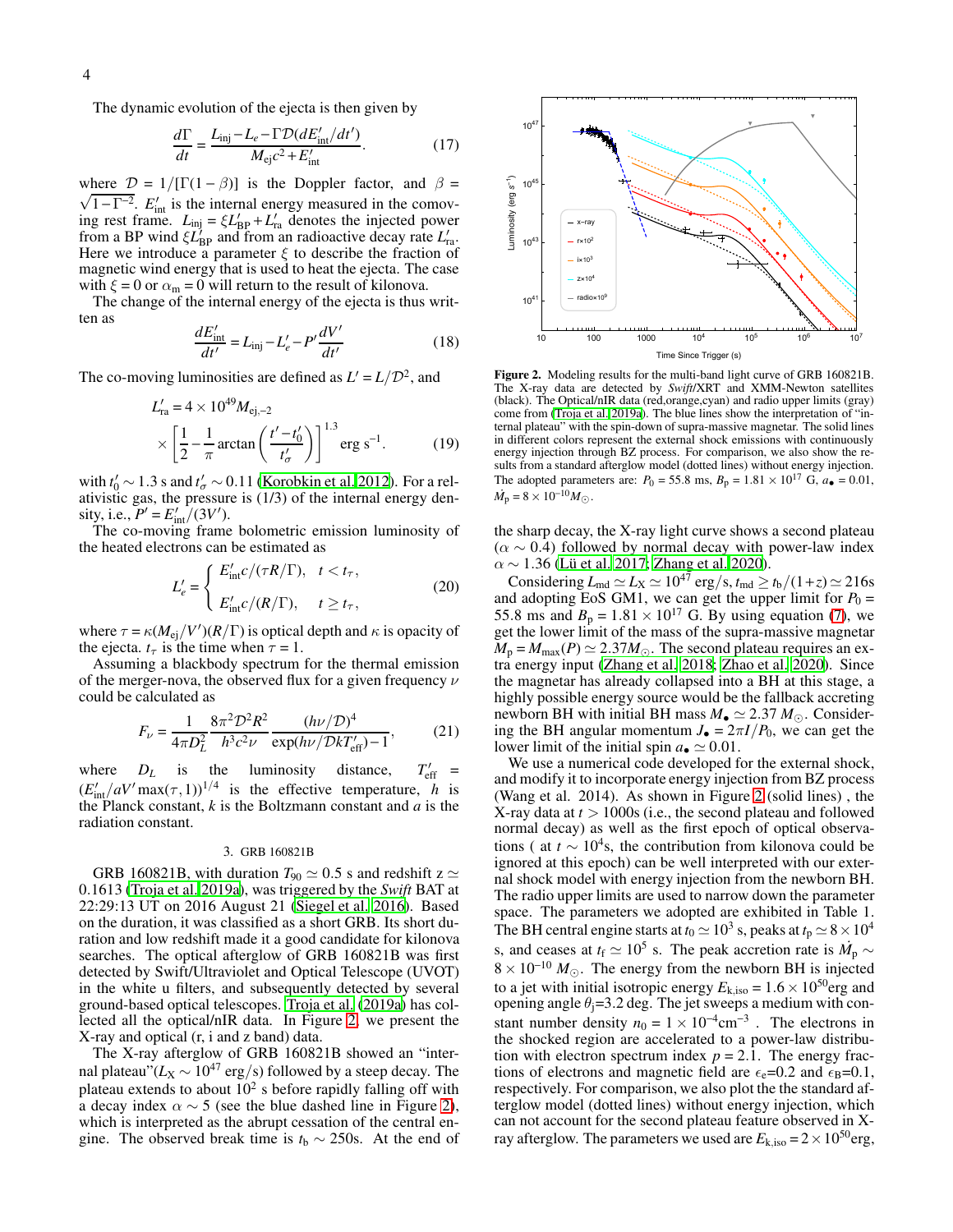Table 1 Parameters adopted for interpreting the broadband data of GRB 160821B.

| <b>Magnetar and BH Parameters</b> |                              |                                                           |                          |                    |                                                  |
|-----------------------------------|------------------------------|-----------------------------------------------------------|--------------------------|--------------------|--------------------------------------------------|
| $M_{\rm NS}~(M_{\odot})$          | $B_{\rm p,17}$               | $P_{0,-3}$                                                | $M_{\bullet}(M_{\odot})$ | $a_{\bullet}$      | $\dot{M}_{\rm p}$ $(M_{\odot}$ s <sup>-1</sup> ) |
| 2.37                              | $1.81 \downarrow$            | 55.8 $\downarrow$                                         | 2.37                     | $0.01 +$           | $8.0\times10^{-10}$                              |
| GRB afterglow parameters          |                              |                                                           |                          |                    |                                                  |
| $E_{\rm k,iso}$ (erg)             | $n_0$ (cm <sup>-3</sup> )    | $\theta$ (deg)                                            | $\epsilon_{\rm e}$       | $\epsilon_{\rm B}$ | p                                                |
| $1.6 \times 10^{50}$              | $1 \times 10^{-4}$           | 3.2                                                       | 0.2                      | 0.1                | 2.1                                              |
| Kilonova parameters               |                              |                                                           |                          |                    |                                                  |
|                                   | $M_{\rm ej}~({\rm M_\odot})$ | $\kappa$ (cm <sup>2</sup> g <sup>-1</sup> ) $\beta$ (v/c) |                          | ε                  |                                                  |
|                                   | 0.011                        | 4.0                                                       | 0.11                     | 0.3                |                                                  |
| Other parameters                  |                              |                                                           |                          |                    |                                                  |
|                                   | $\alpha_{\rm m}$             | $t_0(s)$                                                  | $t_{\rm p}$ (s)          | $t_f(s)$           |                                                  |
|                                   | 0.1                          | $1 \times 10^3$                                           | $8 \times 10^4$          | $1 \times 10^5$    |                                                  |



<span id="page-4-0"></span>Figure 3. Multi-color optical light curves of GRB 160821B. The data show clear excess relative to the expected emissions from the GRB afterglow (dotted lines). These excess are considered as the contribution of kilonova. To interpret the data, we introduce the BP driven kilonova model (shown as dashed lines). The combined contributions from both afterglow and BP driven kilonova are plotted with thick solid lines, which are in good agreement with the data. The thin solid lines represent the emissions from the afterglow plus a r-process powered kilonova, which are disfavored by the data.

 $\theta$ <sub>j</sub>=6.0 deg,  $n_0 = 1 \times 10^{-4} \text{cm}^{-3}$ ,  $\epsilon$ <sub>e</sub>=0.2,  $\epsilon$ <sub>B</sub>=0.1.

Compared to the predicted afterglow emissions, the observed optical data show clear excesses at  $t > 10^4$ s, which are believed to be the contribution of kilonova [\(Kasliwal et](#page-5-54) al. [2017;](#page-5-54) [Jin et al. 2018;](#page-5-55) [Troja et al. 2019a;](#page-5-25) [Lamb et al. 2019;](#page-5-26) [Acciari et al. 2020;](#page-5-56) [Yuan et al. 2020](#page-5-27)). The combined emissions (thick solid lines) from afterglow (dotted lines) and kilonova (dashed lines) are plotted in Figure [3.](#page-4-0) As discussed in our previous work [\(Ma et al. 2018](#page-5-50)), the magnetic wind from the disk of the newborn BH with fallback accretion would heat up the neutron-rich merger ejecta and produce a bright kilonova. To see whether this effect operates in the kilonova of GRB 160821B, we represent the resulting light curves with a r-process powered kilonova and a BP-powered kilonova, denoted by thin solid lines and thick solid lines respectively. The adopted dynamic ejecta parameters are: ejecta mass ( $M_{\text{ej}} = 0.01 M_{\odot}$ ), opacity ( $\kappa = 4.0 \text{ cm}^2 \text{ g}^{-1}$ ), ejecta velocity ( $\beta = 0.11$ ). The parameters adopted to calculate r-process powered kilonova are  $M_{\text{ej}} = 0.018 M_{\odot}$ ,  $\kappa = 2.5 \text{ cm}^2 \text{ g}^{-1}$ ,  $\beta =$ 0.14.

In figure [3,](#page-4-0) we can see that the 10 day ( $\sim 10^6$ s) excess data can also be well explained by the BP-powered kilonova model. Therefore, the kilonova emission may provide a further evidence of a newborn BH.

#### 4. CONCLUSION AND DISCUSSION

The merger of binary neutron stars is an important source of gravitational waves. The product of such a merger may be a stellar mass BH, a rapidly spinning supra-massive magnetar (which may collapse to a black hole after losing centrifugal support), or a stable NS [\(Gao et al. 2016\)](#page-5-57). In this paper, we analyzed multi-band data of GRB 160821B and found that the early X-ray afterglow shows an "internal plateau" followed by a sharp decay (Figure [2\)](#page-3-0), which is often interpreted as the signature of a magnetar engine. This implies that a supramassive neutron star survive from the merger. A newborn BH is expected from the collapse of the supra-massive NS when it spins down. The fallback accretion of the newborn BH could produce a second X-ray plateau feature if enough energy transfer from the newborn BH to the GRB blast wave. Besides, the injected energy to the ejecta from the BP-driven wind can produce a bright kilonova emission, which provide an additional evidence for the newborn BH. Our model can naturally explain the multi-band afterglow of GRB 160821B as well as kilonova after deducting the optical afterglow component, suggesting that the GRB 160821B-like source may contain a newborn BH.

The fitting of kilonova depends on the afterglow subtraction. In GRB 160821B, the early (∼0.08 day) optical data is dominated by afterglow. As X-ray and optical afterglow is typically in the same spectral regime, the trend of the later afterglow will be determined. We also noticed that [Lamb et al.](#page-5-26) [\(2019\)](#page-5-26) has proposed a refreshed shock and two-component kilonova model to explain the optical data. This is essentially an additional energy injection at the late time.

We just employed a simple model to fit the kilonova of GRB160821B. There are several effects should be included. Recently, [Korobkin et al. \(2020\)](#page-5-58) showed that ejecta morphologies have significant effects on the light curves of kilonova. The predicted light curves also varied with the viewing angles [\(Zhu et al. 2020\)](#page-5-59). Moreover, the neutron-rich outflows from disk could heat up the merger ejecta, and were considered as an additional energy source for kilonova emission [\(Song et al. 2018\)](#page-5-60). Therefore, the ejecta mass inferred in our work would involve some uncertainties due to the simple model used.

The GW event with short GRB emissions and followedup X-ray "internal plateau" simultaneously detected would provide a good test to our model. Recently, the Advanced LIGO/Virgo detector observed a compact binary coalescence (GW190425) with the total mass∼ 3.4*M*<sup>⊙</sup> and 90 percent credible intervals for the component masses range from 1.12 to 2.52  $M_{\odot}$  [\(Abbott et al. 2020\)](#page-5-61). [Han et al.](#page-5-62) [\(2020\)](#page-5-62) suggested that GW190425 is a candidate of a NS-BH merger event. The inferred BH mass( $\sim$  2.4 $M_{\odot}$ ) can fill the mass gap ( $\sim$  2−5 $M_{\odot}$ ) given by X-ray binary observations. It's worth noting that the newborn BH formed as the result of the collapse of a supramassive magnetar would provide such a low-mass BH.

We thank He Gao, A-Ming Chen and Kai Wang for helpful discussion. This work is supported by the National Key R&D Program of China (Nos. 2020YFC2201400 and 2018YFA0404204), the National Natural Science Foundation of China under grants 11773010, U2038107, 11833003 and U1931203. B.B.Z acknowledges support by the Fundamental Research Funds for the Central Universities (14380035), and